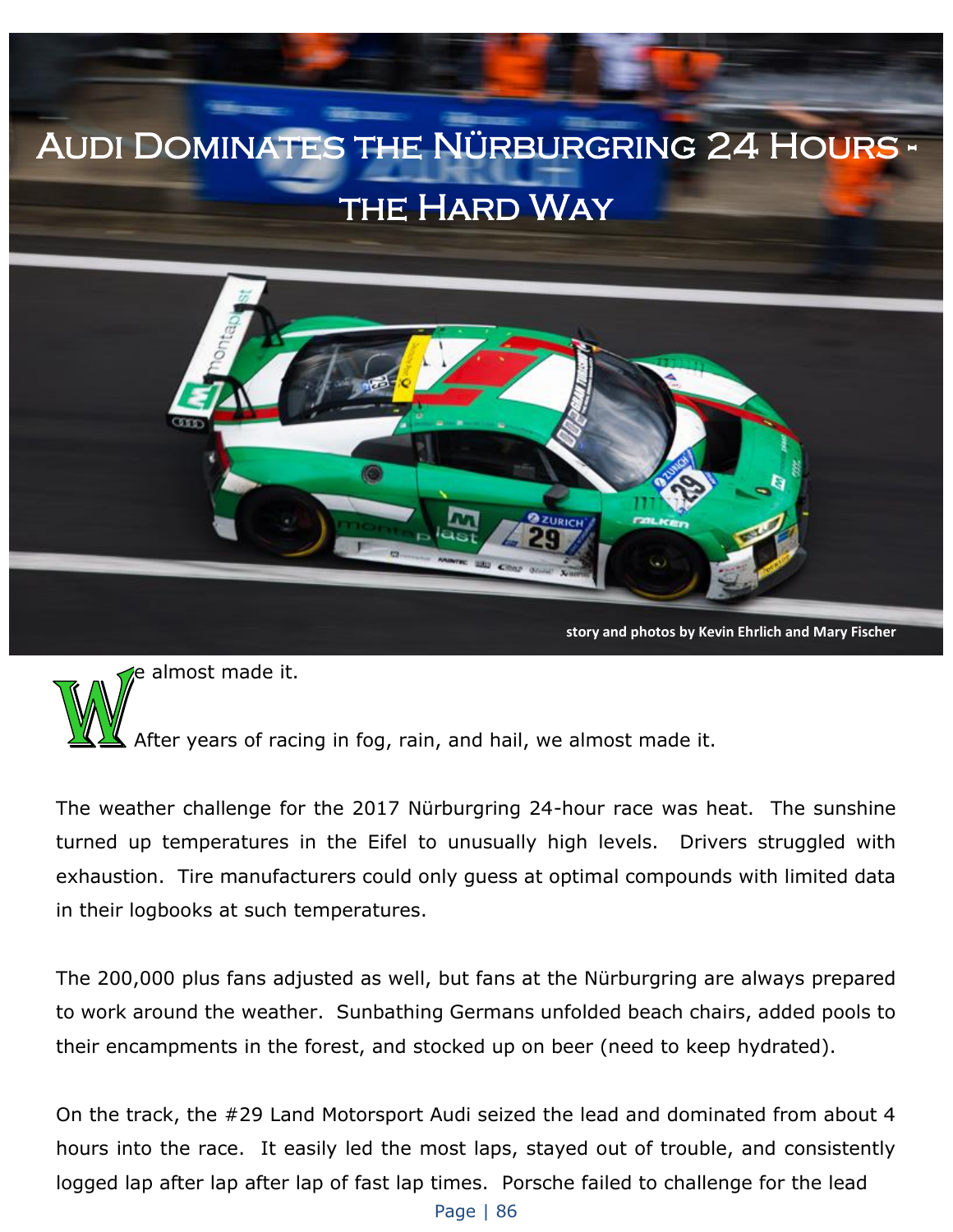and seven cars in the AMG stable each encountered challenges along the way. Several BMW entries kept things close, but the race was owned by the green and white #29 Audi.

Until it wasn't.

In the 22<sup>nd</sup> hour, after leading for 125 laps, an ECU fault struck the Audi. It exited the pits and tried to circulate, but the electronics issue limited the car to limp mode speed rather than its usual spritely race pace. The #29 team saw its hopes for a win evaporating in front of them. The car returned to the pits where engineers reset the system – the rough equivalent of a control-alt-delete reboot.



The reset cured the electrical gremlin and the Audi returned to the fray, but having surrendered the lead. The team was devastated. To run well at the Nürburgring 24, let alone dominate, and then lose a shot at a win due to some

mysterious sensor glitch resulted in heads buried in hands with disbelief. Bosses consoled drivers. Crew members quietly carried on without the extra boost of energy that leading brings.

Then it happened. The rains came. The torrential rains came. The torrential rains came selectively, completely drenching some parts of the rack while leaving other parts absolutely dry.

With only 25 minutes to the finish, pit lane exploded into a frenzy of activity. Crew members scrambled with new tires and cars suddenly appeared for service, competing for scarce space on pit lane with shared pit stalls.

The Southwest Star Magazine – your cars & your events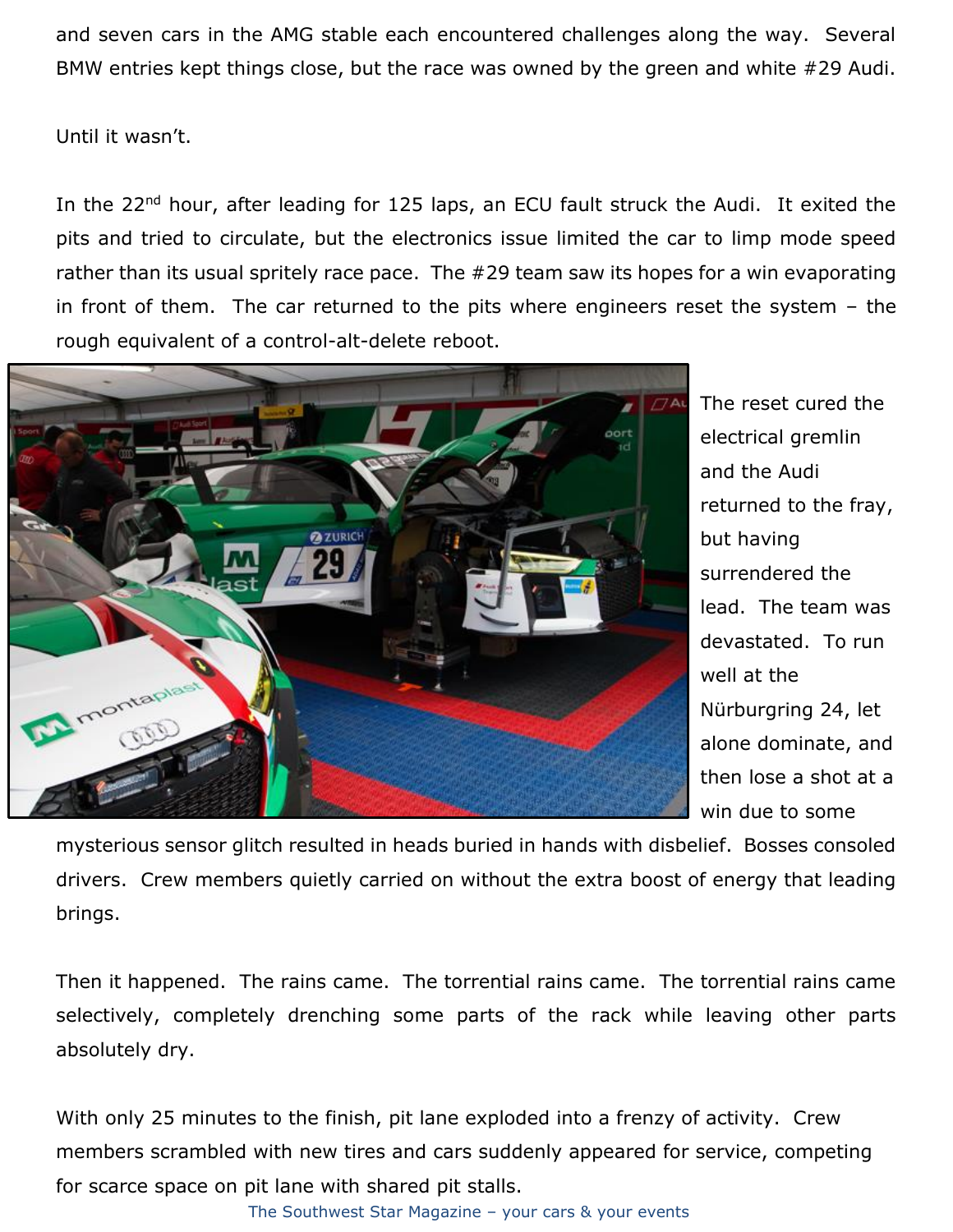The full Nürburgring 24-hour circuit spans a length of 15.7 miles. It encompasses three towns within its perimeter. Perched in the Eifel mountains of western Germany, weather is notoriously unpredictable. Weather can rise very quickly and violently, but also very locally. Which brings us to the key point of the race.

Out in the forest, a downpour soaked the area of the track around Pflanzgarten. The track became soaked and rivers quickly formed to stream across the track. An asphalt surface already littered with dirt, gravel, rolled up bits of tire and other debris became treacherous with the added water. Drivers on slick tires encountered the maelstrom with little warning. Some navigated through slowly but successfully while others made contract with other

cars or the barriers. Teams struggled with the choice of whether to switch to rain tires.

At that point, the leading #9 WRT Audi and the second place #98 ROWE BMW M6 were trying to stay on slick tires.



The #29 Audi pitted with the intent of mirroring the tire strategy of the two leading cars, but the race turned in an instant when a stuck fuel filler cap cost the team valuable seconds to remedy. However, the additional few seconds also gave the #29 Audi team a lifeline.

Rather than stick with the plan to mount slicks, the team quickly changed course, put on wet tires and released driver Kelvin Van Der Linde back onto the track. Van Der Linde passed the BMW on the next to last lap as it struggled on its slick tires. He then passed the WRT Audi to reclaim the lead as the WRT Audi pitted for rain tires on the very last lap of the race in an effort to salvage a podium finish. As the checkered flag waved, the two Audis finished first and third and the BMW finished second.

## Page | 88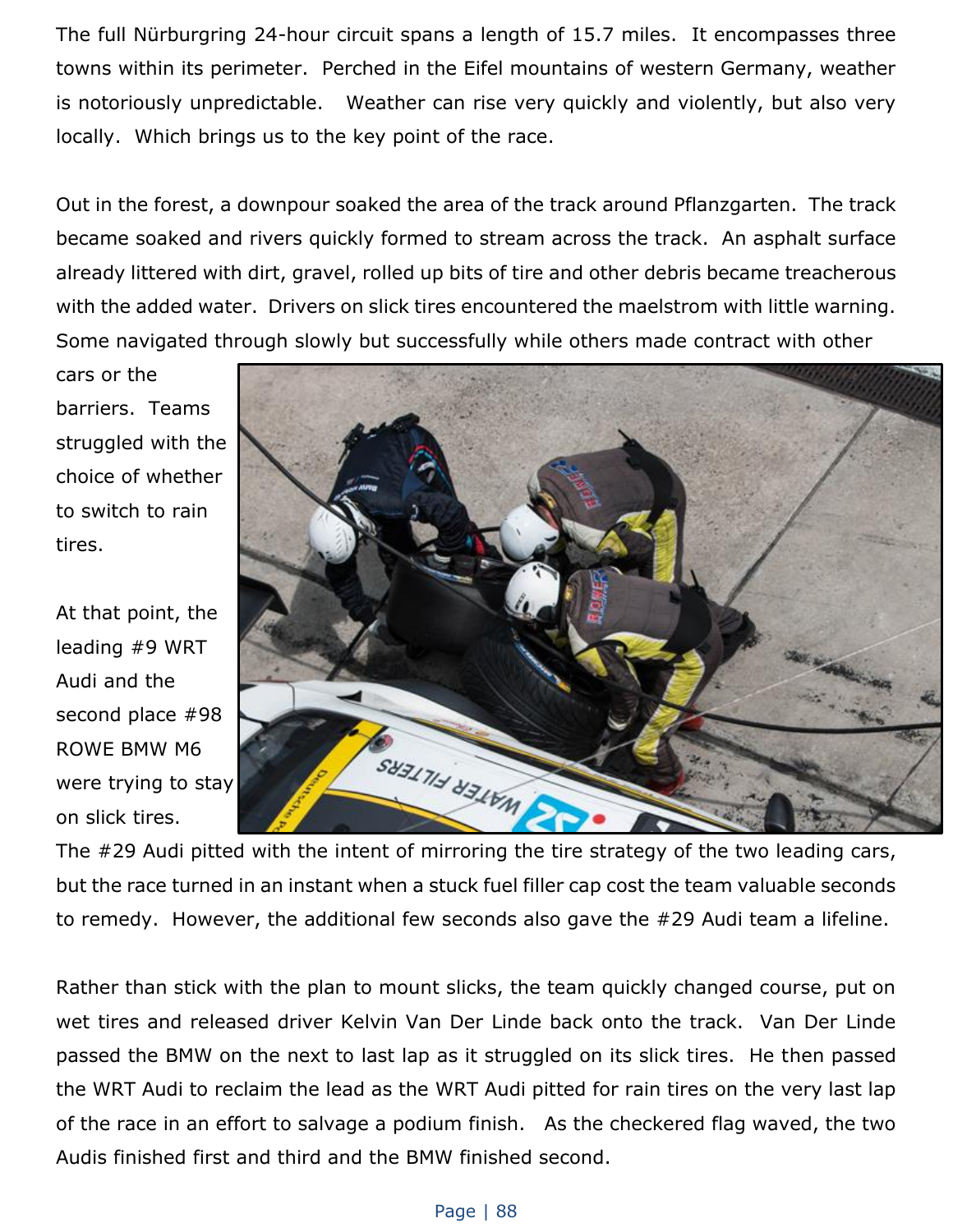

Even more incredible than the last lap heroics for the #29 Audi to rescue the win, it was the second year in succession that the race turned on a last-lap pass for the victory. In 2016, it was an exchange between two Mercedes AMG drivers that decided the outcome.

It was Audi's fourth Nürburgring 24 hour win, but the first for Land Motorsport. It was also the first for American Connor de Phillippi, making him only the second American in history to win the event after Boris Said did it in 2005. Van Der Linde was the first South African to win the event as well. Fellow drivers Marcus Winkelhock and Christopher Mies claimed their third and second Nürburgring 24 wins, respectively. They completed 158 laps in the win, one short of the distance record claimed in 2014 by another Audi.

And what of the Mercedes AMG squad of customer cars? Seven cars were entered, all with livery touches that gave a nod to the 50th birthday of AMG. Just before the race, all of the Mercedes AMG drivers gathered together in front of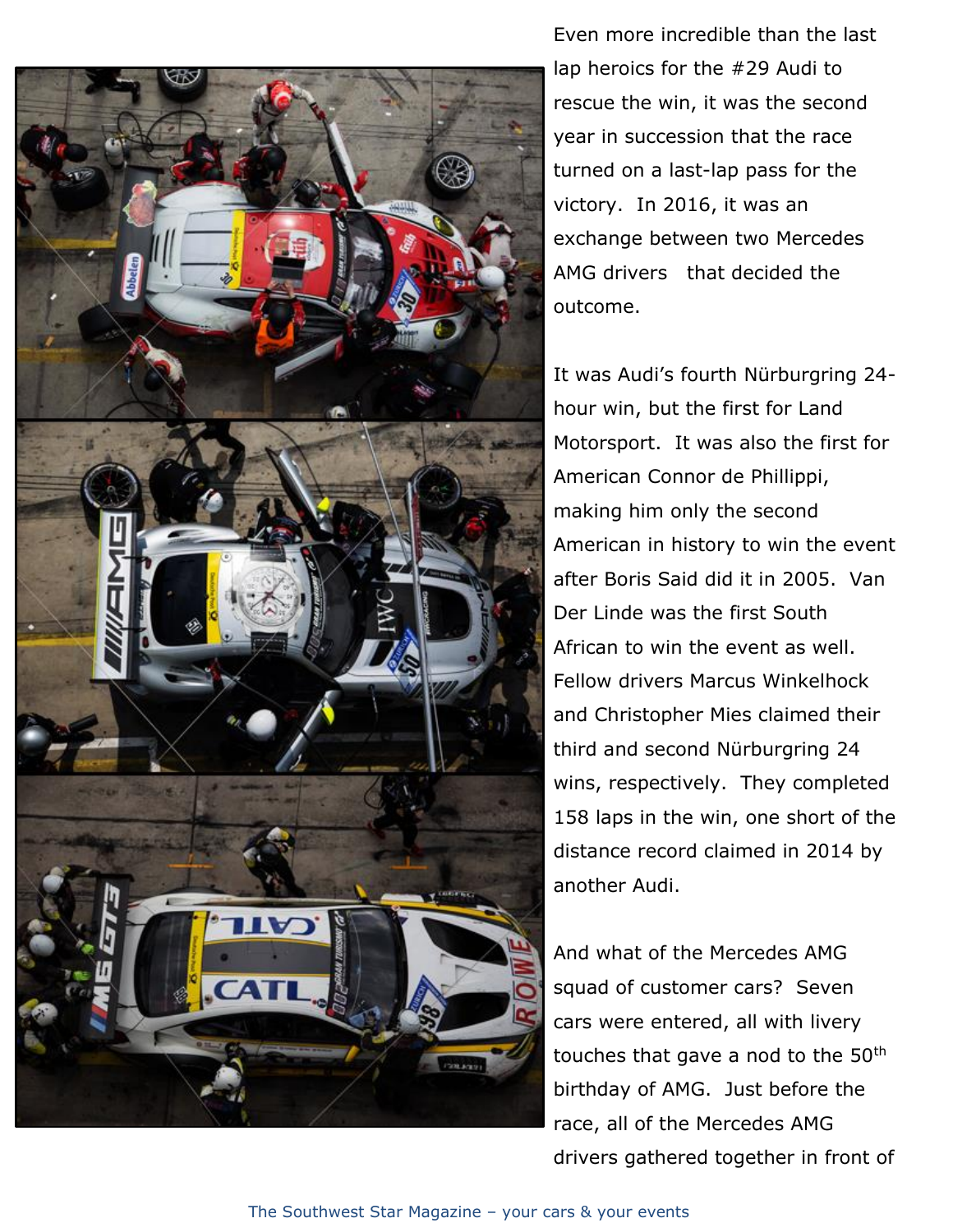the Mercedes grandstand in turn 1 with a banner to recognize the occasion and thank the fans for their support. As it turned out, however, seven bullets in the gun wasn't enough. With the dominance of the AMG GT3 in its maiden Nürburgring 24-hour race in 2016, perhaps it shouldn't be surprising that the balance of performance regulations ratcheted back the AMG might a bit.



In qualifying, the highest placed AMG started seventh in the hands of ace Maro Engel just under two seconds off the pole time. Two other Mercedes AMG entries started 14<sup>th</sup> and  $15<sup>th</sup>$ . Two more rounded out the top 20 in  $19<sup>th</sup>$  and  $20<sup>th</sup>$  positions.

At the sharp end of the field, American Jeff Westphal took a popular pole position in his yellow Scuderia Cameron Glickenhaus SCG003, the project spearheaded by another American, Jim Glickenhaus. The #29 Land Motorsport Audi and the #9 WRT Audi started second and third, foreshadowing their strong run.

While the Mercedes AMG did not boast outright pace this year, two cars finished in the top 10 overall. Maro Engel in the white and blue Black Falcon skidded off the road and incurred right side damage in the late-race rainstorm but finished fifth overall, on the tail end of

the lead lap. The black Haribo AMG finished  $8<sup>th</sup>$  overall, a lap down, after suffering a time penalty in the night hours.

The silver and black #50 AMG was a victim of the late race rainstorm. While running in 6<sup>th</sup> place overall, Maximilian Buhk slid off the track at Metzgesfeld damaging the car. Sadly,



Page | 90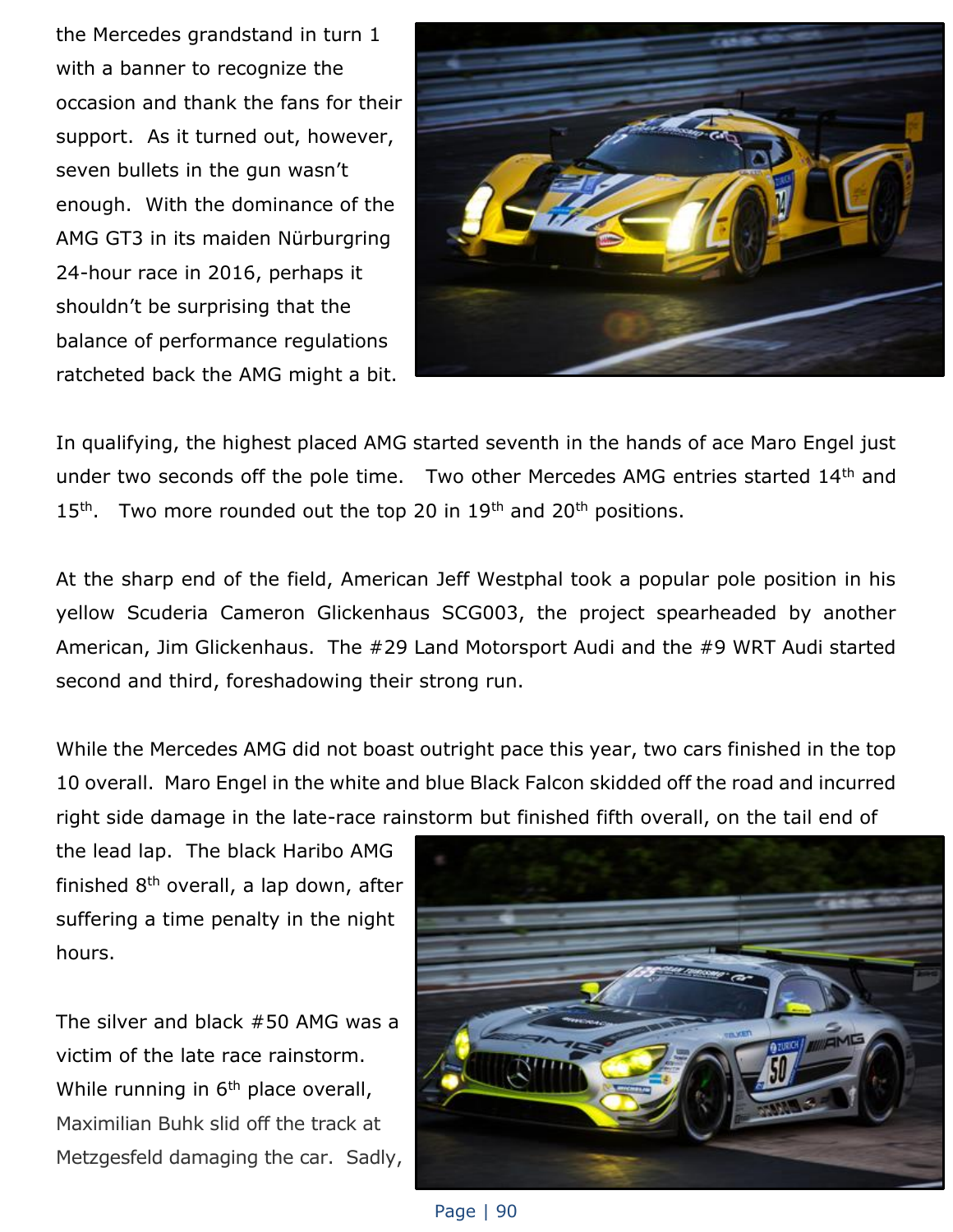despite running 155 laps over 23 hours and 36 minutes, the car did not finish. The #47 yellow and black HTP car retired in the evening with damage suffered in a collision. The blue #3 Black Falcon AMG car had early contact which put it out of contention for the win, but the team kept it running for a recovery drive to 23<sup>rd</sup> place overall. Two other HTP customer AMG entries finished  $13<sup>th</sup>$  and  $14<sup>th</sup>$  overall as well.

The two yellow Scuderia Cameron Glickenhaus cars were fast but ran into their own misfortunes. The pole sitting #704 car slowed for a yellow zone and was hit from behind by the #3 blue and yellow Black Falcon Mercedes AMG. The 15 minute repair was ultimately done in vain, however, when the #704 retired after 19+ hours of running due to a single-car crash near Flugplatz. Its sister car (#702) had a fuel tank issue that prevented it from taking a full load of fuel, inevitably requiring more stops along the way. It soldiered on and was credited with a 19<sup>th</sup> place overall finish.

Porsche had a difficult race with a single customer car finishing in the top 10 and others retiring early. Bentley teams encountered issues as well. Among the top 10 finishers, four BMW cars in the top 10 were the most of any manufacturer. (In addition to the four BMWs, pairs of Audis and Mercedes AMG cars, a single customer Porsche, and a single customer Ferrari comprised the marques in the top 10.)



The Southwest Star Magazine – your cars & your events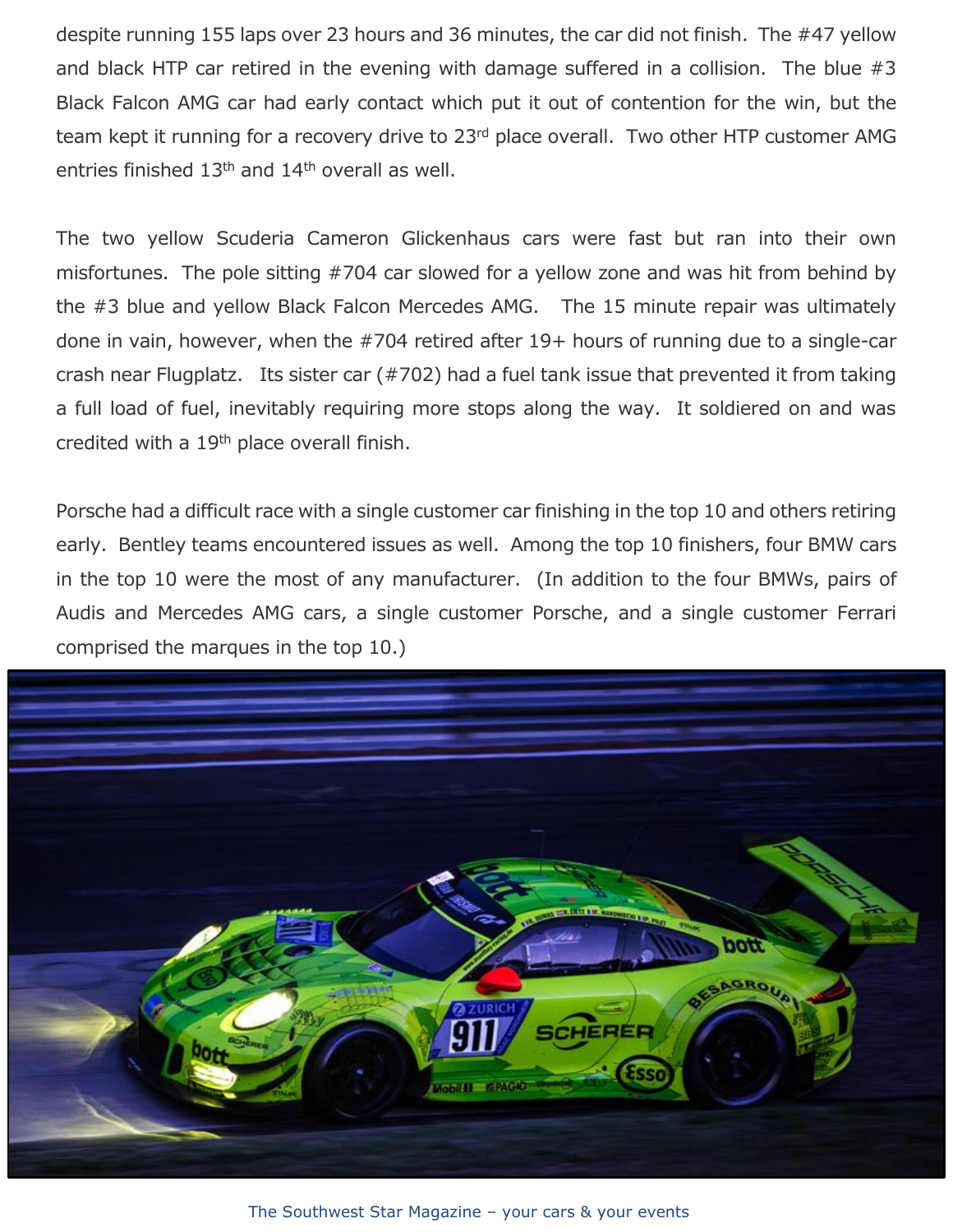BMW and Mercedes AMG both had a significant presence at the track for fans. BMW occupied its traditional hillside location just outside the paddock with a huge pavilion overlooking the track for BMW guests. Mercedes AMG took up its now traditional location at the edge of the paddock very close to the entry to pit lane. BMW thoughtfully acknowledged AMG's 50th Anniversary with signage on the side of their guest pavilion reading: "You ordered cake. We made donuts. ///M congratulates AMG on its 50th

The Mercedes AMG compound included an outdoor balcony area with long picnic tables that allowed any fan to find some shade and watch the race cars exit the grand prix section of track and climb out onto the twisty and narrow Nordschleife. There was also a display area for several modern AMG road cars and a show race car for fans to try their hand at pit stops. A private indoor area for special guests (i.e., potential customers) contained a rolling chassis of the new Project One supercar.

anniversary."







Page | 92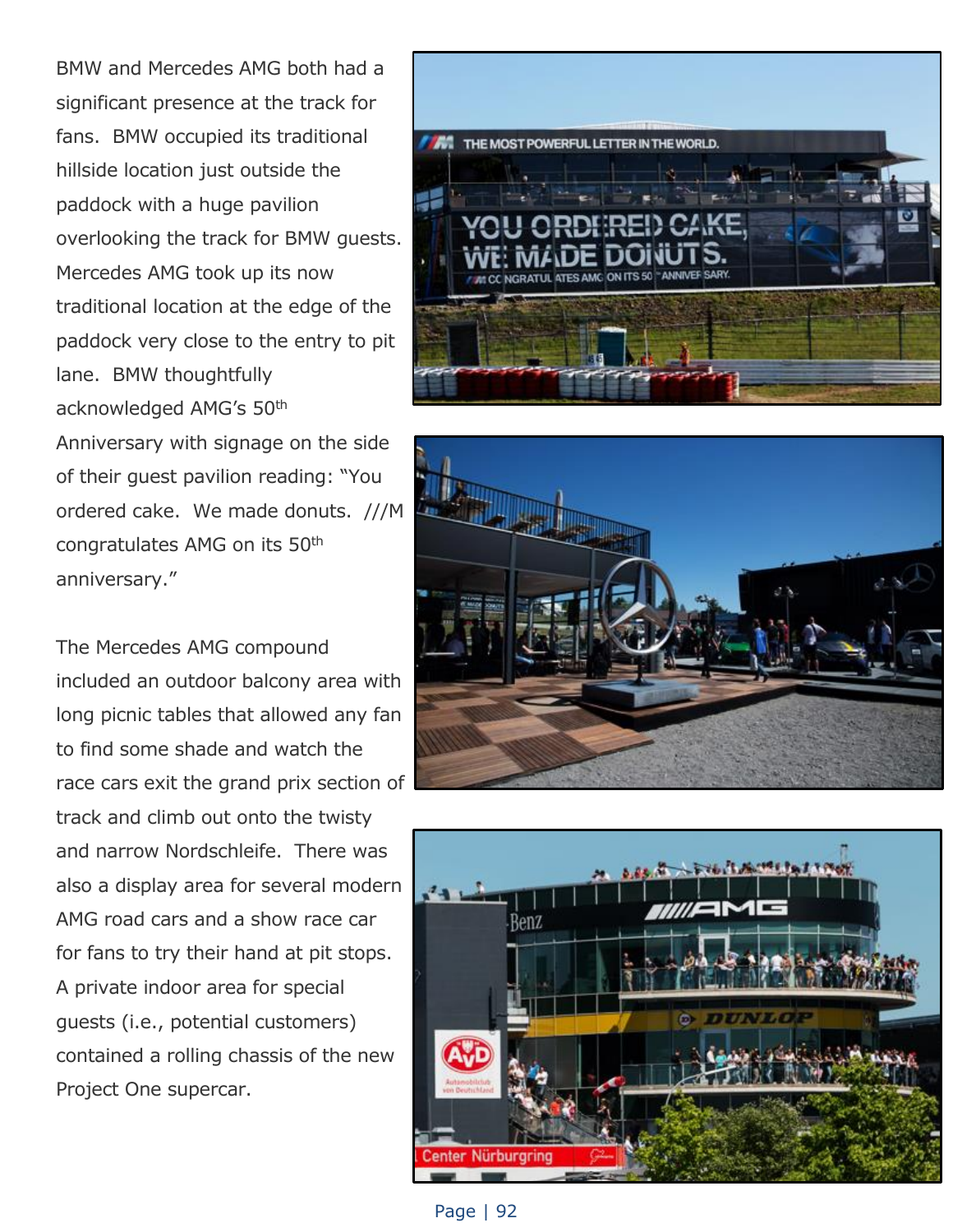

The highlight, though, was a selection of six AMG race cars arrayed side by side to show off many different variations of Mercedes AMG racing history. The AMG "Red Sow" 300 SEL tribute car to the famous AMG Spa 1971 win anchored the line-up. A pair each of German touring cars and sportscars (the benchmark CLK-GTR and an SLS GT3 Spa 24 hour winner

complete with original race grime and bugs) came next, followed by a modern day Silver Arrow Formula One car. It was quite a popular attraction for fans and certainly highlighted the strong AMG racing pedigree.

Inside the Ring Boulevard spectator area, manufacturers and vendors set up displays for show cars, t-shirt and die-cast car sales, and simulator rides. Mercedes AMG paired two important cars together in their area – the white and blue overall race winning AMG GT3 from the 2016 Nürburgring 24-hour race and a new pre-production Mercedes AMG GT R. The link between racing heritage and road car development was not subtle. Turns out, we had seen decals being applied to the exact Green Hell Mango GT R car earlier in the week at Affalterbach during our tour of the AMG Performance Studio.